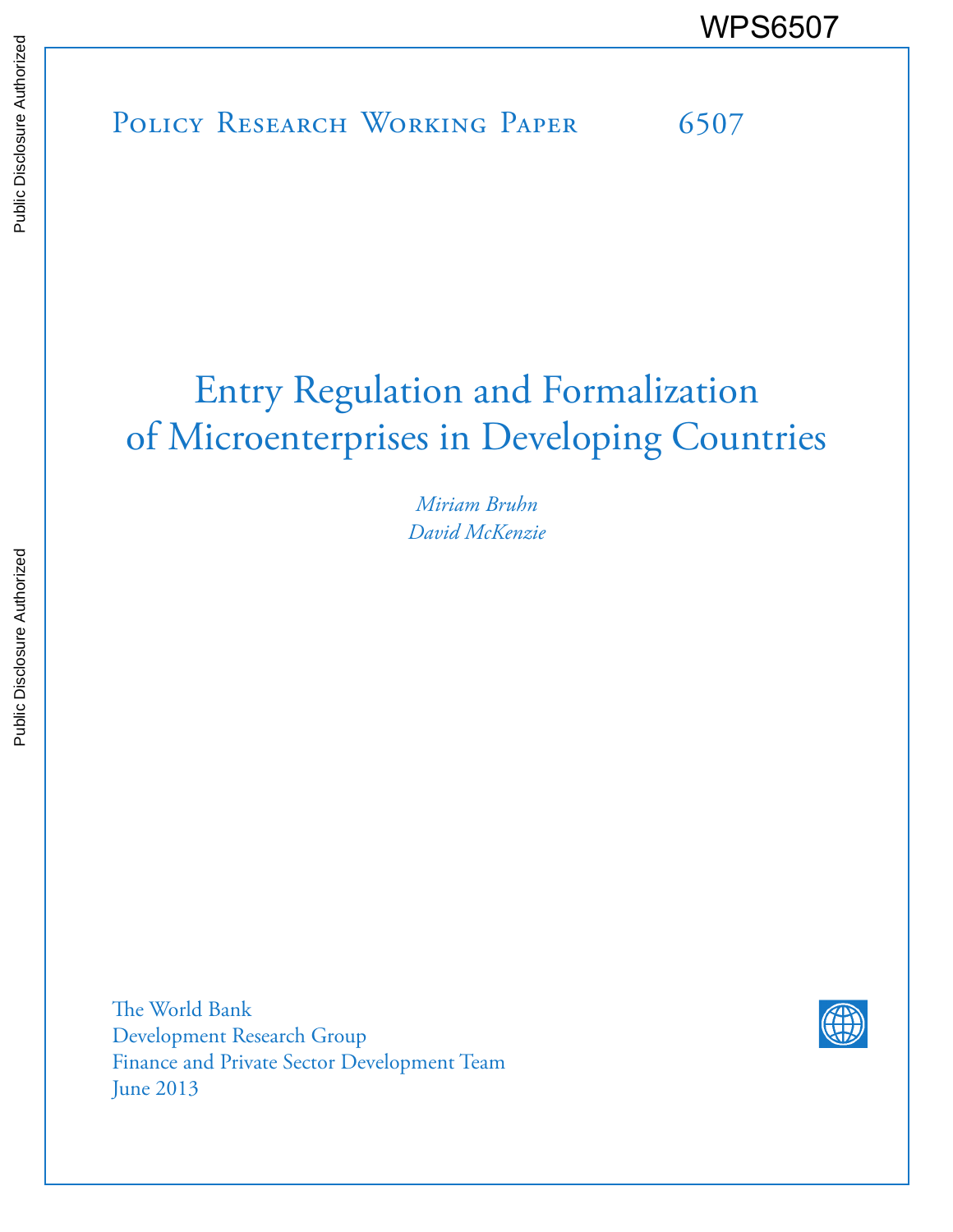### POLICY RESEARCH WORKING PAPER 6507

## **Abstract**

The majority of microenterprises in most developing countries remain informal despite more than a decade of reforms aimed at making it easier and cheaper for them to formalize. This paper summarizes the evidence on the effects of entry reforms and related policy actions to promote firm formalization. Most of these policies result only in a modest increase in the number of formal firms, if at all. Less is known about the impact of other forms

of business regulations on the performance of low-scale enterprises. Most informal firms appear not to benefit on net from formalizing, so ease of formalization alone will not lead to most of them formalizing. Increased enforcement of rules can increase formality. Although there is a fiscal benefit of doing this with larger informal firms, it is unclear whether there is a public rationale for trying to formalize subsistence enterprises.

This paper is a product of the Finance and Private Sector Development Team, Development Research Group. It is part of a larger effort by the World Bank to provide open access to its research and make a contribution to development policy discussions around the world. Policy Research Working Papers are also posted on the Web at http://econ.worldbank.org. The authors may be contacted at mbruhn@worldbank.org and dmckenzie@worldbank.org.

*The Policy Research Working Paper Series disseminates the findings of work in progress to encourage the exchange of ideas about development*  issues. An objective of the series is to get the findings out quickly, even if the presentations are less than fully polished. The papers carry the *names of the authors and should be cited accordingly. The findings, interpretations, and conclusions expressed in this paper are entirely those of the authors. They do not necessarily represent the views of the International Bank for Reconstruction and Development/World Bank and its affiliated organizations, or those of the Executive Directors of the World Bank or the governments they represent.*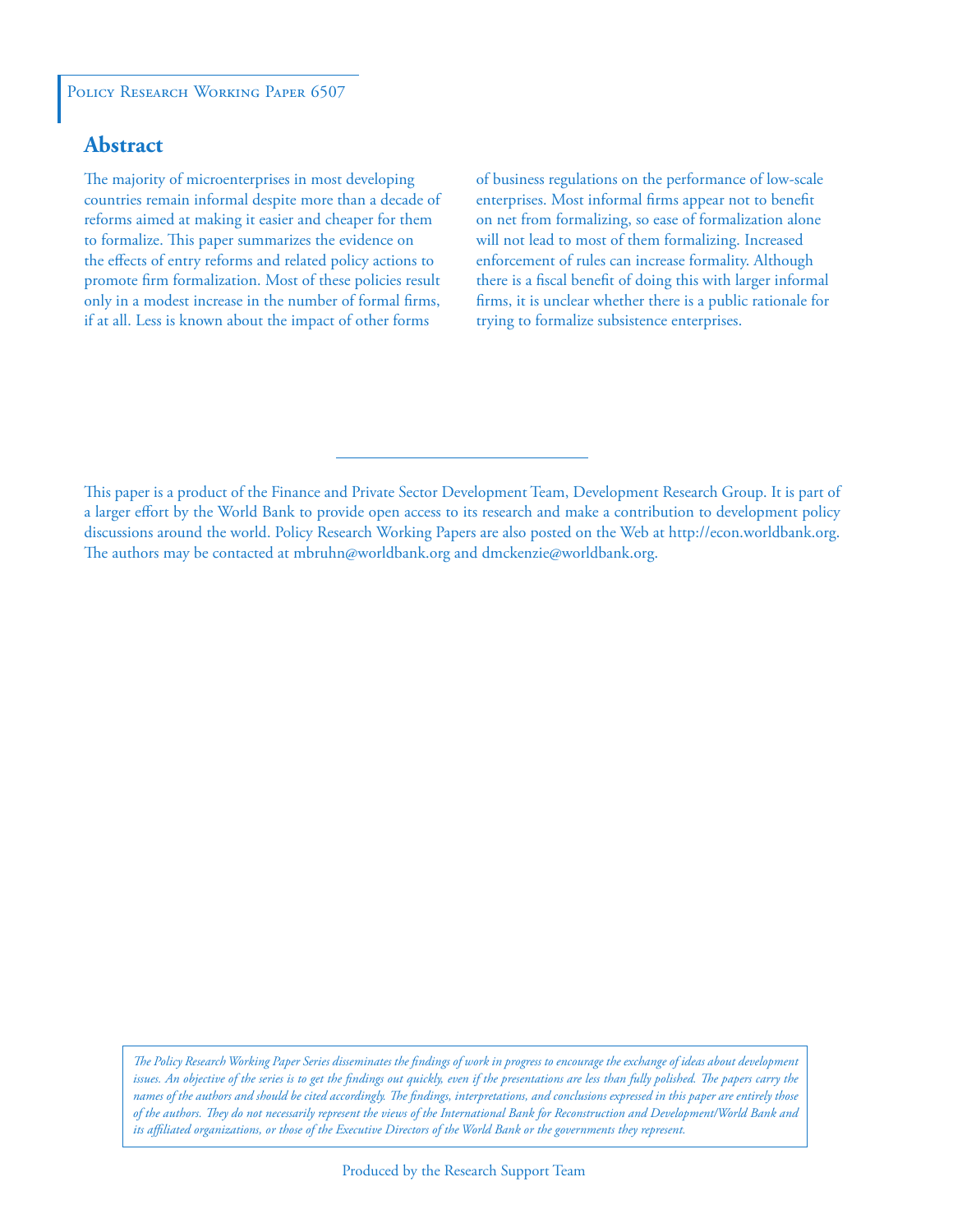## **Entry Regulation and Formalization of Microenterprises in Developing Countries#**

Miriam Bruhn David McKenzie

*Keywords***:** Informality, Entry regulation, Self-employment, Regulatory enforcement.

*JEL codes:* O17, D21, L26

 $\overline{\phantom{a}}$ 

<sup>#</sup> Miriam Bruhn: World Bank, mbruhn@worldbank.org; David McKenzie: World Bank, BREAD, CEPR and IZA, dmckenzie@worldbank.org. Address: MSN MC3-307, 1818 H Street N.W., Washington D.C. 20433, U.S.A. The authors gratefully acknowledge funding for their work on informality from DFID, the Ewing Marion Kauffman Foundation, the Knowledge for Change Trust fund, the State Government of Minas Gerais, and the World Bank.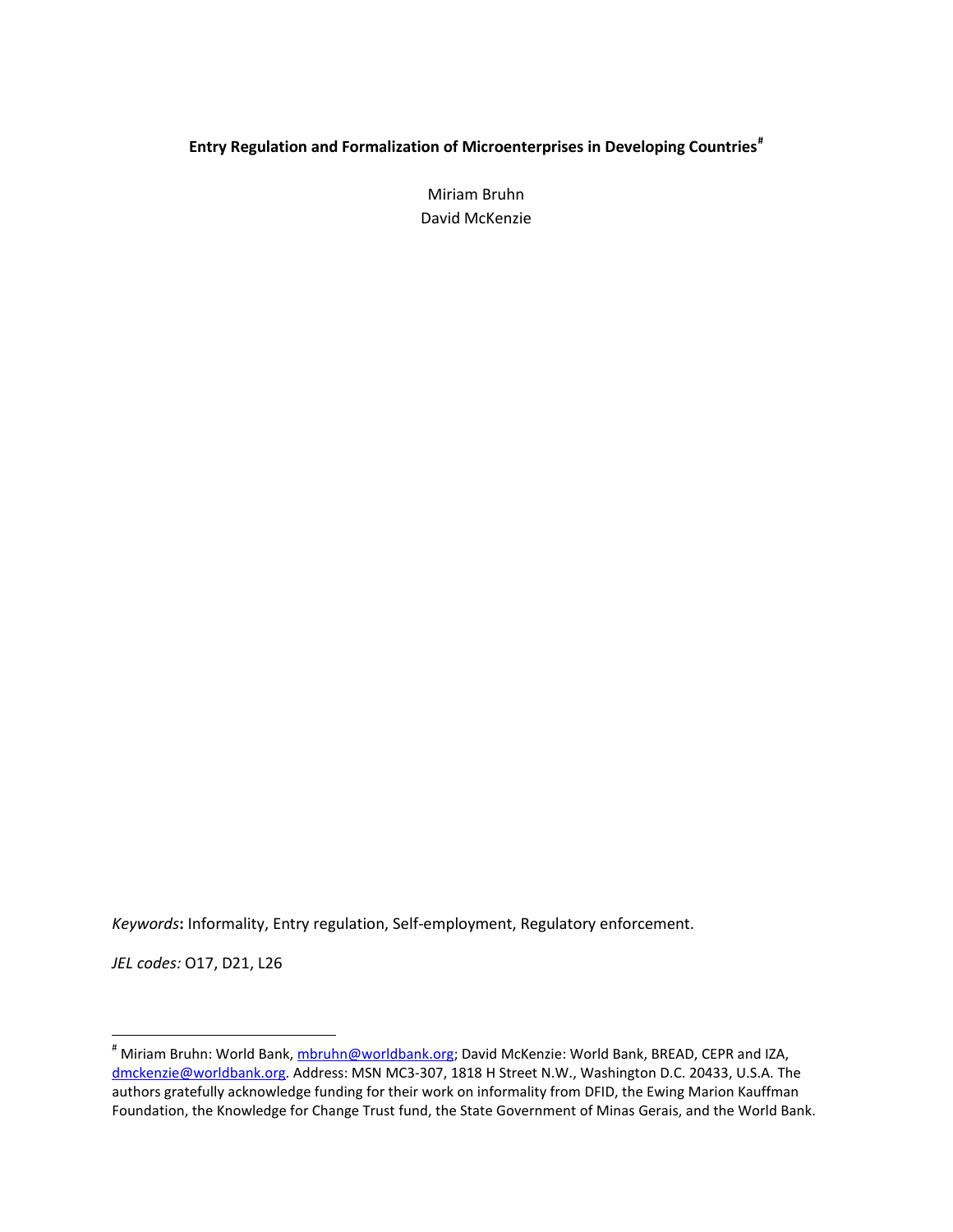Making it easier to formally register a business is the area of business regulatory policy that has seen most attention from policymakers over the past decade, with the *Doing Business* project of the World Bank finding 368 reforms took place in 149 economies between 2003 and 2012. As a result of these reforms, the world average time to start a business has fallen from 50 days to 30, while the cost of starting a business is one-third of what it was (World Bank, 2013).

However, despite these reforms, the majority of businesses in most developing countries remain informal. By formality, we mean whether a business is registered for the relevant municipal licenses and with the tax department. For example, Brazil simplified its taxation system for small businesses and the state of Minas Gerais introduced a "one-stop shop", which is a popular way of streamlining the registration process for firms worldwide. After these efforts, a government survey found 72 percent of enterprises in the state were still informal (Andrade et al, 2013).

Informality rates are highest for low-scale enterprises: de Mel et al. (2013) report that only 39 percent of Sri Lankan businesses with one worker are registered for taxes, compared to 68 percent of those with five workers and 78 percent of those with 10 workers. Most small firms in developing countries have only one or two workers. For example, in Mauritius, out of the 91,980 units with 9 or fewer workers, 70.6 percent have only one or two workers, and only 6.2 percent have five to nine workers (McKenzie, 2011). By virtue of the sheer quantity of one and two person firms, and their much greater prevalence to be informal, most of the stock of informal firms in developing countries will consist of low scale enterprises consisting of the owner and at most one other paid worker.

The key question for policymakers is then what, if anything, should they attempt to do about this vast quantity of small-scale informal firms? One view, popularized by Hernando de Soto (1989), is that these informal firm owners would like to be formal, but costly regulations and bureaucracy prevent them from doing so, causing a productivity loss for these firms. The implication is that policymakers should attempt to reduce these barriers and bring these firms into the formal sector. A competing view, associated with Maloney (2004) and others, is that firms which would benefit from formalizing do so, while smaller and less productive firms rationally opt out of the formal sector since they perceive little benefits from becoming formal. A related view is the segmented labor market perspective, in which the informal sector is seen as "the free entry sector of last resort" catering for individuals who would rather be in paid employment but are unable to find formal wage jobs (Fields, 2004, p.17). An implication is then that it is not privately optimal for these firms to formalize, so policymakers should only try and bring them into the formal sector if there is a compelling public rationale for doing so.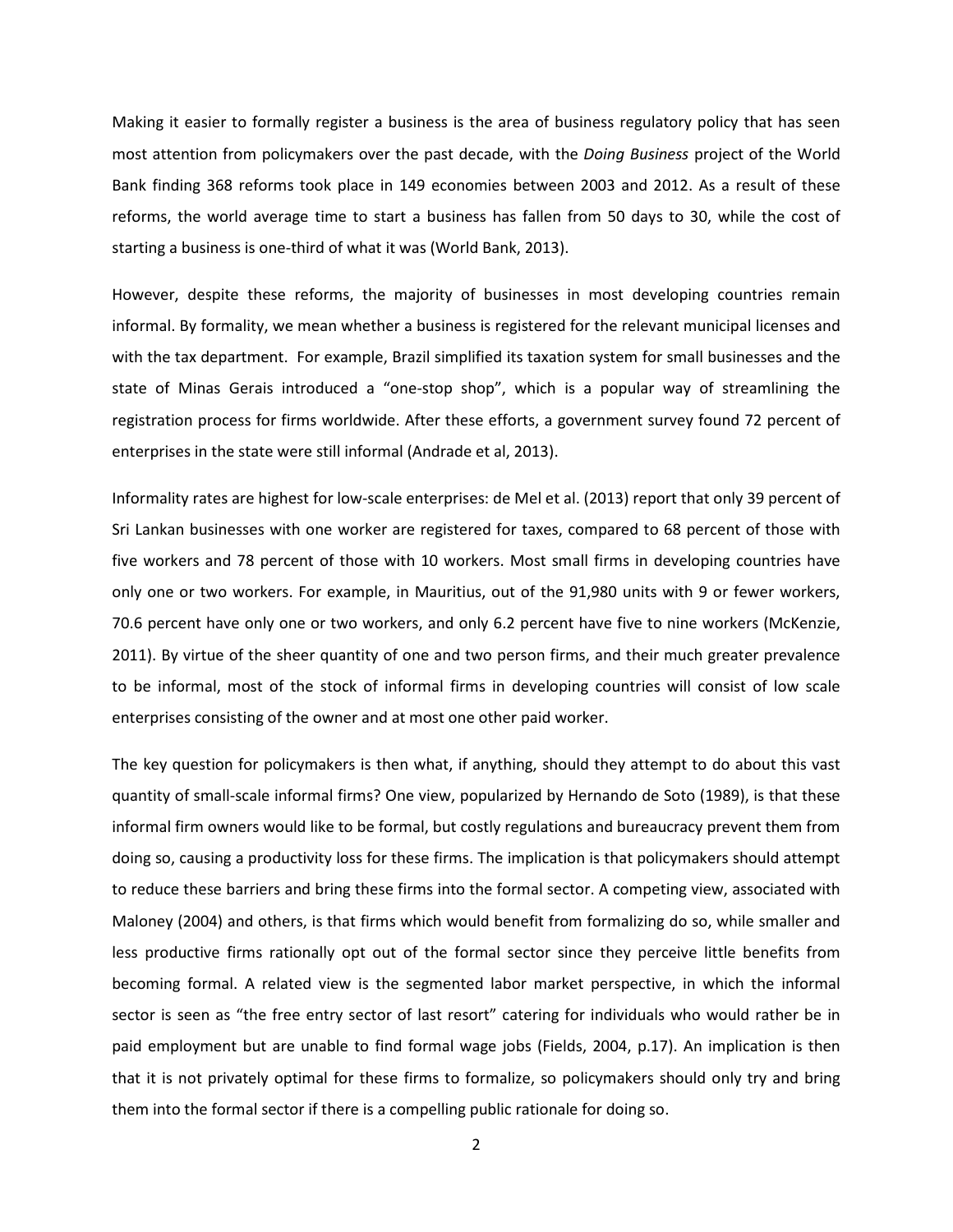In practice the large number of informal firms with at most a couple of workers are likely to cover a mix of different types of firms, including subsistence enterprises and individuals who would rather be wage workers, but also potential entrepreneurs with the desire and sometimes ability to grow their businesses over time. De Mel et al. (2010) classify the self-employed in Sri Lanka using statistical methods designed for species classification in biology, and find that between one-quarter and one-third of the self-employed appear to share characteristics that give them the potential to be owners of somewhat larger firms, while the remaining two-thirds to three-quarters look much more like wage workers. Our focus is on the role of business regulations on the formalization decisions of this overall group of small scale enterprises, before discussing the extent to which policy can differentiate among them. We note also that while our focus is on regulatory policy, governments have a number of other policy tools such as credit and labor market policies that will also affect the decision of individuals to operate firms at all, and if so, whether to do so formally or informally.

#### **DISCUSSION OF KEY FINDINGS**

We divide our discussion of key findings into two subsections. The first considers the extent to which business regulations appear to be barriers to firms *becoming formal*, and whether efforts to make it easier for firms to formalize or tougher to remain informal have succeeded in bringing low-scale enterprises into the formal sector. The second subsection then examines the extent to which *being formal* benefits these types of firms. Attempts to answer both sets of questions must deal with the fact that places that change regulations may differ systematically from those which do not, and that firms which choose to become formal are likely to differ in many unobservable ways from those who choose to remain informal.

#### *Measuring the impacts of formalization efforts and of becoming formal*

Simple comparisons of formal and informal firms usually reveal that formal firms are more productive and profitable. A series of high-profile sector studies by the McKinsey Global Institute comparing the operation of formal and informal firms in a number of countries around the world concluded that informality has a very negative impact on productivity, accounting for nearly 50 percent of the overall productivity gap between countries like Portugal and Turkey and the United States (Farrell, 2004). La Porta and Shleifer (2008) use World Bank firm surveys to compare the productivity of informal and formal firms, and find the formal firms to have substantially higher productivity levels.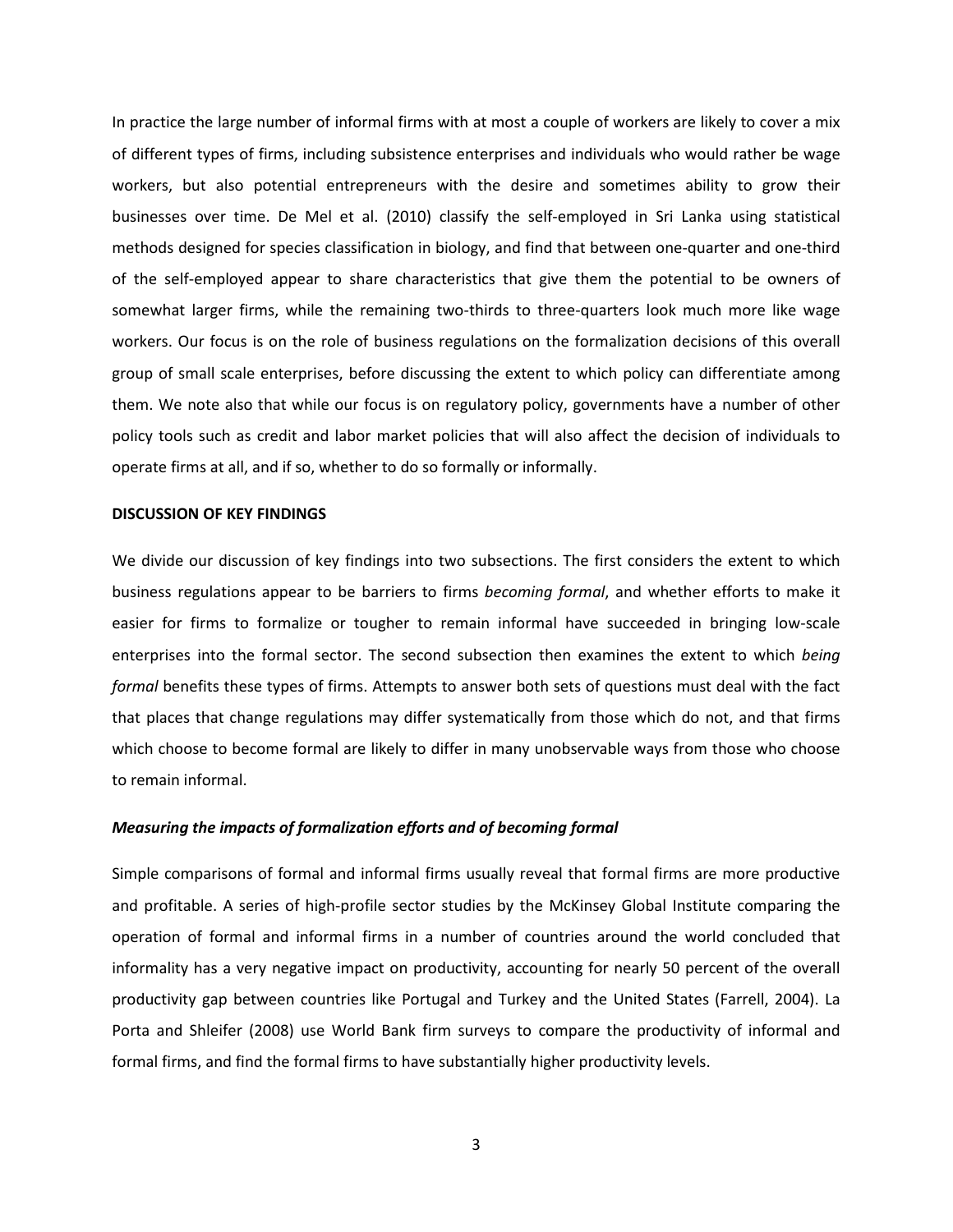However, such estimates assume that firms do not choose whether or not to be formal. In practice though, firms are likely to weigh up the potential benefits of being formal (greater access to credit, more scope for marketing, participation in government contracts and programs, reputation effects, less risk of fines) with the costs of becoming formal (the time and money costs of registering) and of being formal (ongoing taxes, accounting costs, paperwork). As a result, individuals who see large benefits to becoming formal will do so, while less productive and smaller firms who see little benefits of formalizing will likely choose to remain informal. As a result, lower productivity is likely to be just as much a cause as a consequence of informality, and simple comparisons of formal and informal firms will greatly overstate the productivity benefits of formalizing.

In order to account for the likelihood that firms which choose to become formal are different from those who stay informal, one would ideally randomly choose some firms and make them formal, and leave other similar firms informal, and then compare the two. This approach is known as the randomized experimental approach, and has been used in a number of attempts to formalize firms through providing them with information and lower costs of registering (Jaramillo, 2009; Alcázar et al., 2010; de Mel et al., 2013; De Giorgi and Rahman, 2013; Andrade et al., 2013).

When randomization has not been possible, a number of studies have used a variety of nonexperimental econometric methods designed to ensure they can measure the causal effect of policy efforts to spur formality, or of the consequences of formalizing. For example, McKenzie and Sakho (2010) use an instrumental variables method to measure the consequences of being formal in Bolivia, arguing that firms which are closer to the municipal tax office have more information and lower costs of registering than otherwise similar firms located elsewhere in the same city. Bruhn (2011) uses a difference-in-differences method, comparing changes in formalization rates of firms in municipalities in which entry regulation was simplified earlier to those in similar municipalities in which the reform came later. These non-experimental methods require more assumptions to establish causality than are needed with randomized experiments, but also represent serious attempts to deal with the selfselection of firms into formal or informal status.

The following section discusses findings from both randomized and non-experimental studies on the causal effect of policies to promote firm formalization (see table 1 for a summary of the key results from these studies).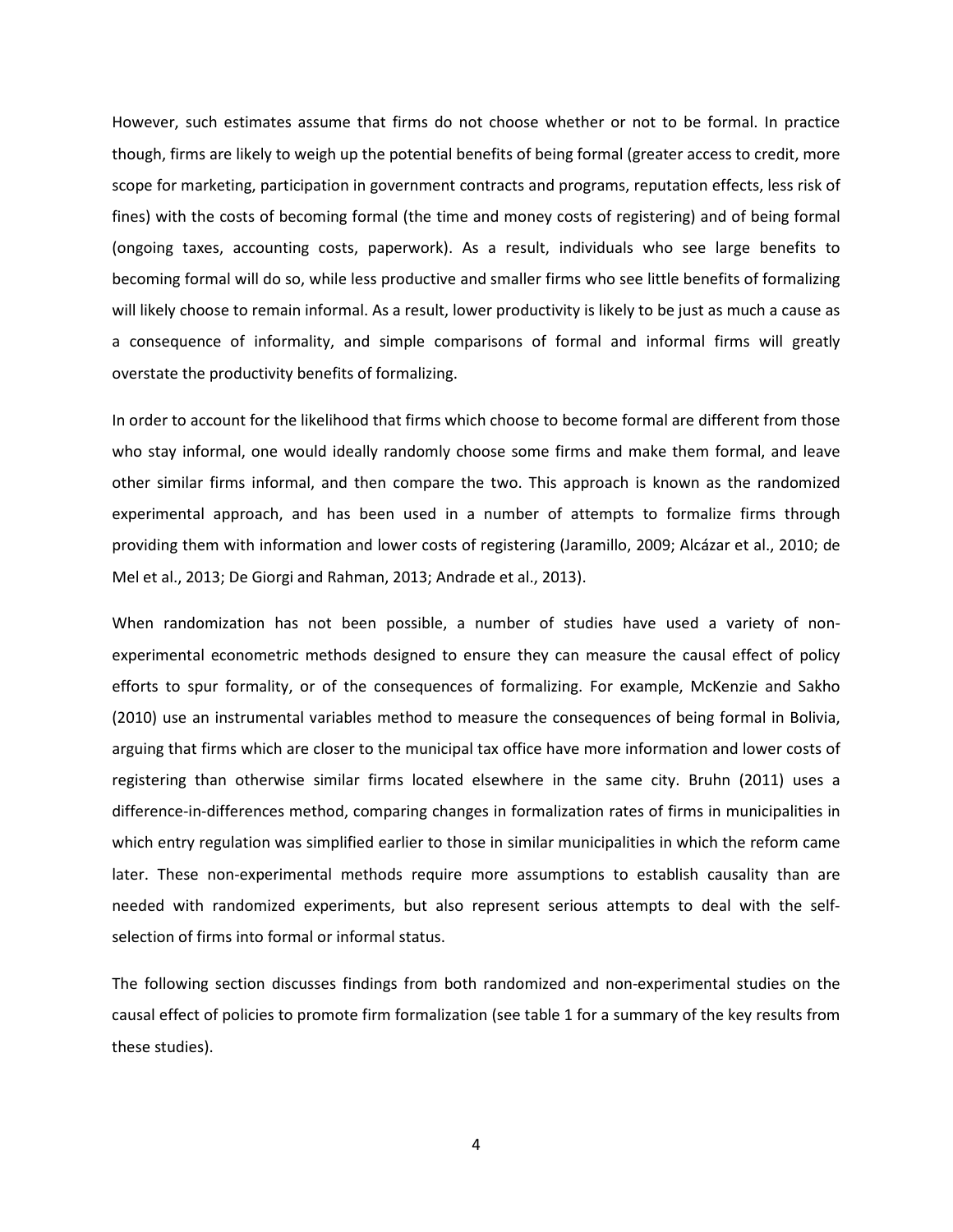| Table 1: Summary of Studies on the Causal Effect of Policies to Promote Firm Formalization       |                                   |                                    |
|--------------------------------------------------------------------------------------------------|-----------------------------------|------------------------------------|
| Study                                                                                            | Policy or program studied         | Main results                       |
| Panel A: Effect of business entry reforms on number of firm registrations                        |                                   |                                    |
| Bruhn (2011), Kaplan, Piedra,                                                                    | One-stop-shop (combining          | Reform increased business          |
| and Seira (2011)                                                                                 | municipal, state and federal      | registrations about 5 percent      |
|                                                                                                  | business registration             | and also increased employment;     |
|                                                                                                  | procedures) in urban areas in     | Bruhn shows that the increase in   |
|                                                                                                  | Mexico                            | registered businesses was mainly   |
|                                                                                                  |                                   | due to previous wage earners       |
|                                                                                                  |                                   | opening new businesses             |
| Bruhn and McKenzie (2013)                                                                        | One-stop-shop in less populous    | Program led to a reduction in      |
|                                                                                                  | municipalities in Minas Gerais,   | number of firms registering        |
|                                                                                                  | <b>Brazil</b>                     | during the first two months of     |
|                                                                                                  |                                   | implementation, with no            |
|                                                                                                  |                                   | subsequent increase                |
| Cárdenas and Rozo (2009)                                                                         | One-stop-shop in six major cities | Reform increased business          |
|                                                                                                  | in Mexico                         | registrations by 5 percent         |
|                                                                                                  |                                   |                                    |
| Panel B: Effect of business entry reforms on formalization of informal firms                     |                                   |                                    |
| Bruhn (2013)                                                                                     | One-stop-shop in urban areas in   | Some informal business owners      |
|                                                                                                  | Mexico                            | become wage workers due the        |
|                                                                                                  |                                   | reform, some register their        |
|                                                                                                  |                                   | business, but these effects are    |
|                                                                                                  |                                   | small                              |
| Mullainathan and Schnabl (2010)                                                                  | Municipal licensing reform in     | Reform increased number of         |
|                                                                                                  | Lima, Peru                        | provisional licenses issued to     |
|                                                                                                  |                                   | informal firms, but many firms     |
|                                                                                                  |                                   | don't renew their license later    |
| Panel C: Effect of information, waived costs, and enforcement on formalization of informal firms |                                   |                                    |
| Alcázar et al. (2010)                                                                            | Offer a subsidy for the cost of   | Subsidized cost offer led to 10 to |
|                                                                                                  | obtaining a municipal license to  | 12 percent of informal firms       |
|                                                                                                  | informal firms in Lima, Peru      | obtaining a municipal license      |
| Andrade et al. (2013)                                                                            | Three interventions for informal  | Information and waived             |
|                                                                                                  | firms in Belo Horizonte, Brazil   | registration costs had no effect   |
|                                                                                                  | (a) deliver brochures with        | on formalization rate; municipal   |
|                                                                                                  | information about registration    | inspections increased              |
|                                                                                                  | process and potential benefits;   | formalization rate by 22 to 27     |
|                                                                                                  | (b) waive registration costs; (c) | percentage points                  |
|                                                                                                  | receive municipal inspector       |                                    |
| de Mel et al. (2013)                                                                             | Provide information and           | Information and cost               |
|                                                                                                  | reimburse registration costs for  | reimbursement had no effect on     |
|                                                                                                  | informal firms in Sri Lanka       | formalization rate                 |
| Giorgi and Rahman (2013)                                                                         | Deliver brochures with            | Information had no effect on       |
|                                                                                                  | information to informal firms in  | formalization rate                 |
|                                                                                                  | Bangladesh                        |                                    |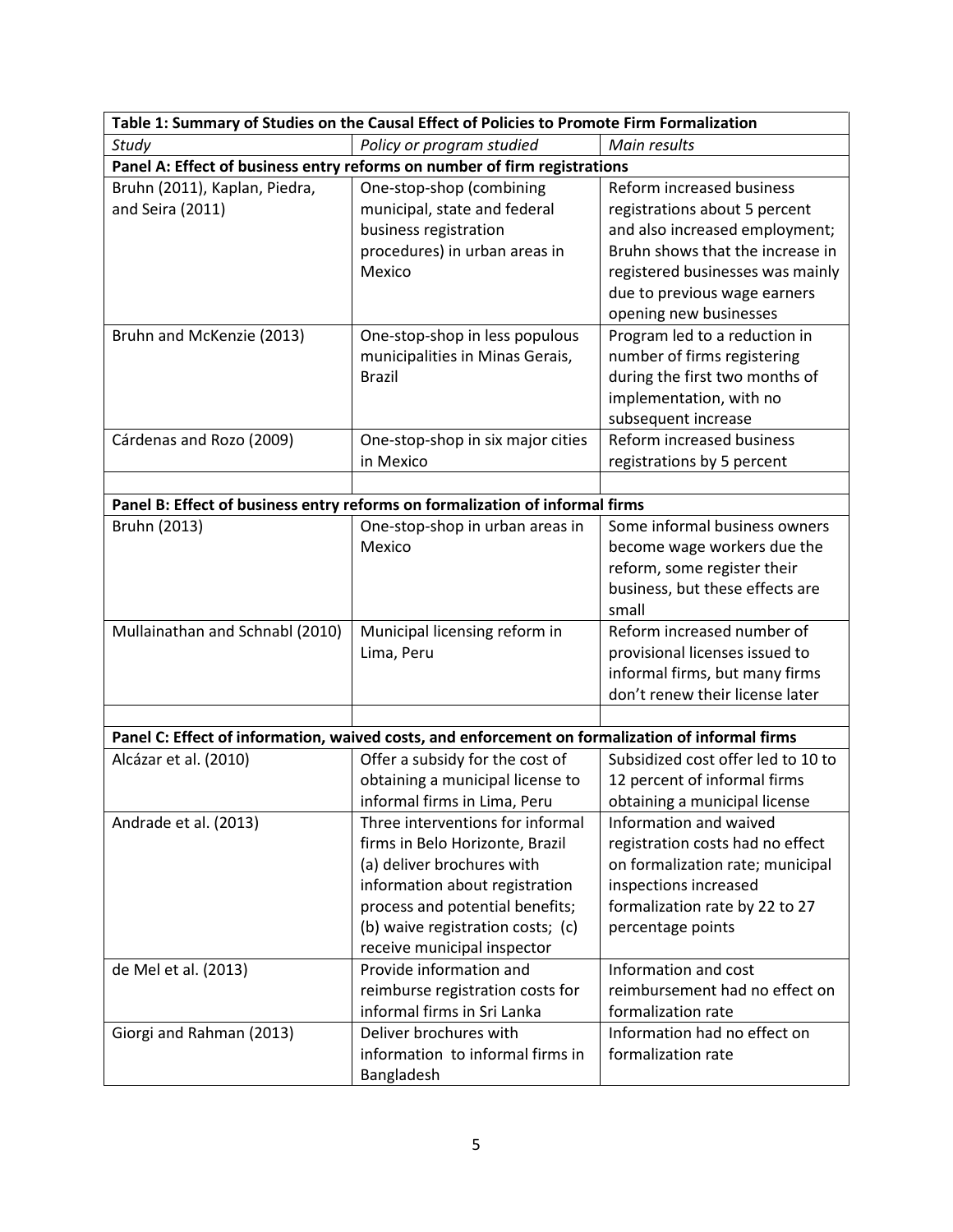#### *BECOMING FORMAL*

#### *The effect of business entry reforms on number of firm registrations*

A number of studies have examined the impact of business entry reforms on firm registration in different Latin American countries, exploiting cross-time and cross-municipality variation in the implementation of these reforms. A common element in these reforms is that they opened one-stop shop service points and thus eliminated the need to visit several different government offices for completing the registration process, lowering the time and/or cost needed to register a business. These studies find that a large reduction in the cost and time taken to register a firm leads to a modest increase in the number of formal firms.

A reform in Mexico, which was implemented in some of the most populous and economically developed municipalities starting in 2002, reduced the number of days taken to start a business from 30.1 to 1.4. Bruhn (2011) uses data on individuals' employment status from the Mexican Labor Market Survey (ENE) to show that this reform increased the number of registered business owners by 5 percent. Kaplan, Piedra, and Seira (2011) find that the same reform increased the number of new firm registrations with the Mexican Social Security Institute (IMSS) by 5 percent, using administrative data.

The Colombian government implemented a one-stop shop that reduced the time required to register a business from 55 to less than 9 days and lowered registration fees by 30 percent. Cárdenas and Rozo (2009) use administrative data from Chambers from Commerce in six major cities to show that the reform led to a 5 percent increase in businesses registrations.

Entry reforms appear to have less of an effect on business registrations in less populous and more remote areas. Bruhn and McKenzie (2013) analyze the impact of the Minas Fácil Expresso program in the state of Minas Gerais, Brazil. This program aimed to extend the benefits of a one-stop shop to less populous municipalities, thereby removing the need for firms to register separately at their municipality and then travel to register with the state and federal governments in a larger town or city. They find this program actually led to a reduction in the number of firms registering during the first two months of implementation (perhaps due to officials learning to use the new system), with no subsequent increase.

The majority of these studies cannot disentangle whether the increase in registrations is due to informal firms registering or new firms being created by individuals who did not run a business before. The labor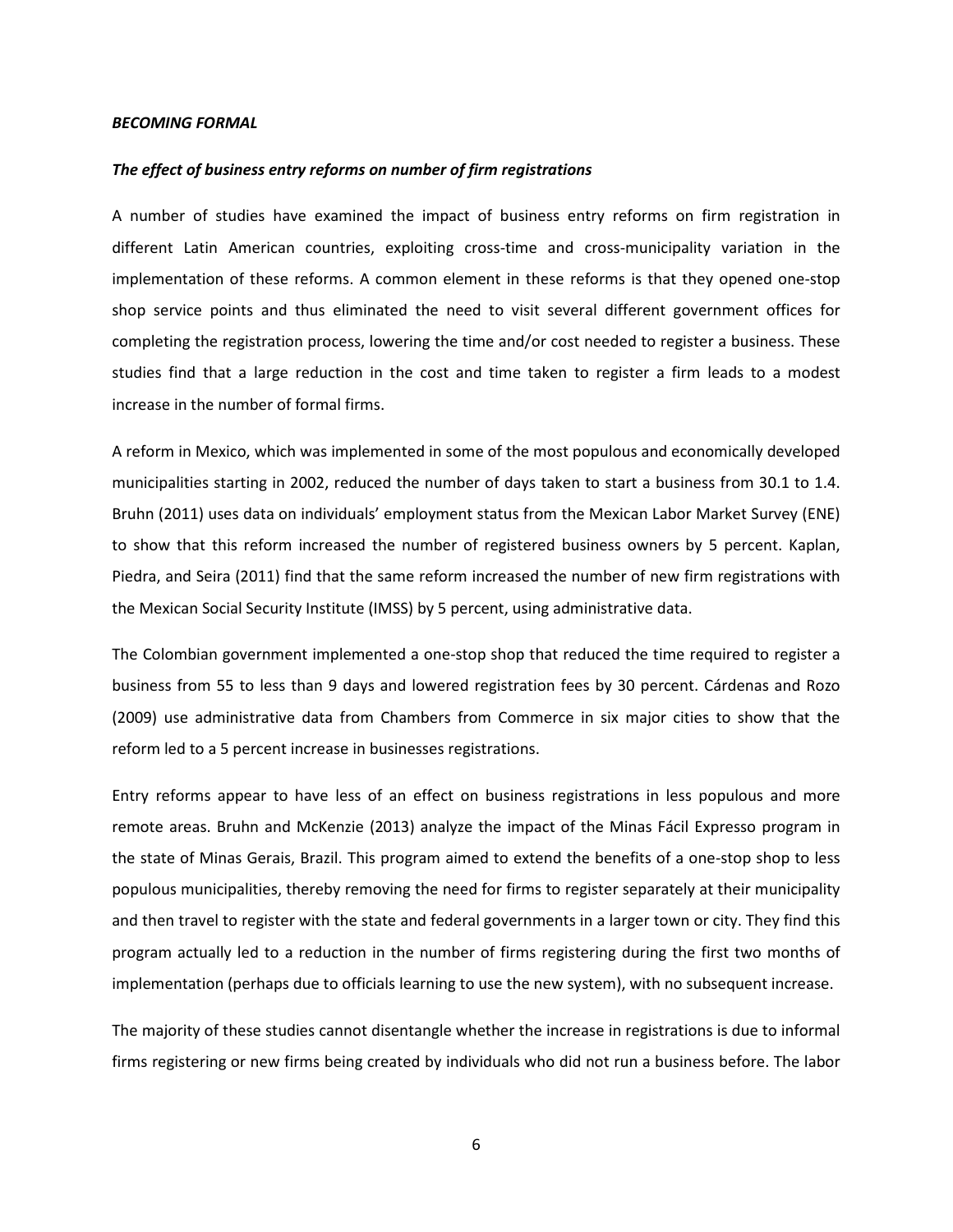market survey used by Bruhn (2011) is an exception, and she finds that the increase in registered businesses was due to wage earners opening new businesses.

#### *Does making it easier to register a firm cause formalization of existing informal firms?*

A follow-up study by Bruhn (2013) examines the impact of the business registration reform in Mexico on informal business owners in more detail. This paper takes into account that informal business owners are heterogeneous and some may be looking for a wage job instead of aiming to continue or grow their business. Bruhn splits up the group of informal business owners into those who have personal characteristics like formal business owners and those who have characteristics like wage earners and examines the impact of the reform separately for these groups. The results show that wage earner types are less likely to register their business due to the reform, but more likely to become wage workers since the reform created jobs. On the other hand, informal business owners with characteristics like formal business owner are more likely to register, but only in municipalities with high pre-reform constraints to formal entrepreneurship. The effects are relatively small though and most informal business owners remain informal even after the reform.

Some countries experience a large spike in firm registrations after the introduction of a business registration reform. For example, Mullainathan and Schnabl (2010) document that the number of firm registrations increased from 1,758 in the year before a municipal licensing reform in Lima, Peru, to 8,517 in the year after a reform. They conduct a survey to show that about 75 percent of the firms that registered in the year after the reform were previously informal and 25 percent were new firms. However, the majority of newly issued licenses were provisional, meaning that they had to be renewed every year. Many firms do not seem to have renewed the license after the year was over since the number of registrations dropped again to 3,500 in the second year after the reform, suggesting that the increase in formalization was temporary.

# *The effect of providing information about how to register, or lowering the cost of formalizing, on formalization rates*

Surveys of microenterprises typically show that many informal firms are not very well informed about either the process of formalizing, or the costs involved. They often overestimate the time and cost involved, particularly following efforts to simplify the registration process. For example, in Sri Lanka de Mel et al. (2013) report that only 17 percent of informal firm owners know the cost of registering. Most thought the process of registering would take over a month compared to one week or less in practice,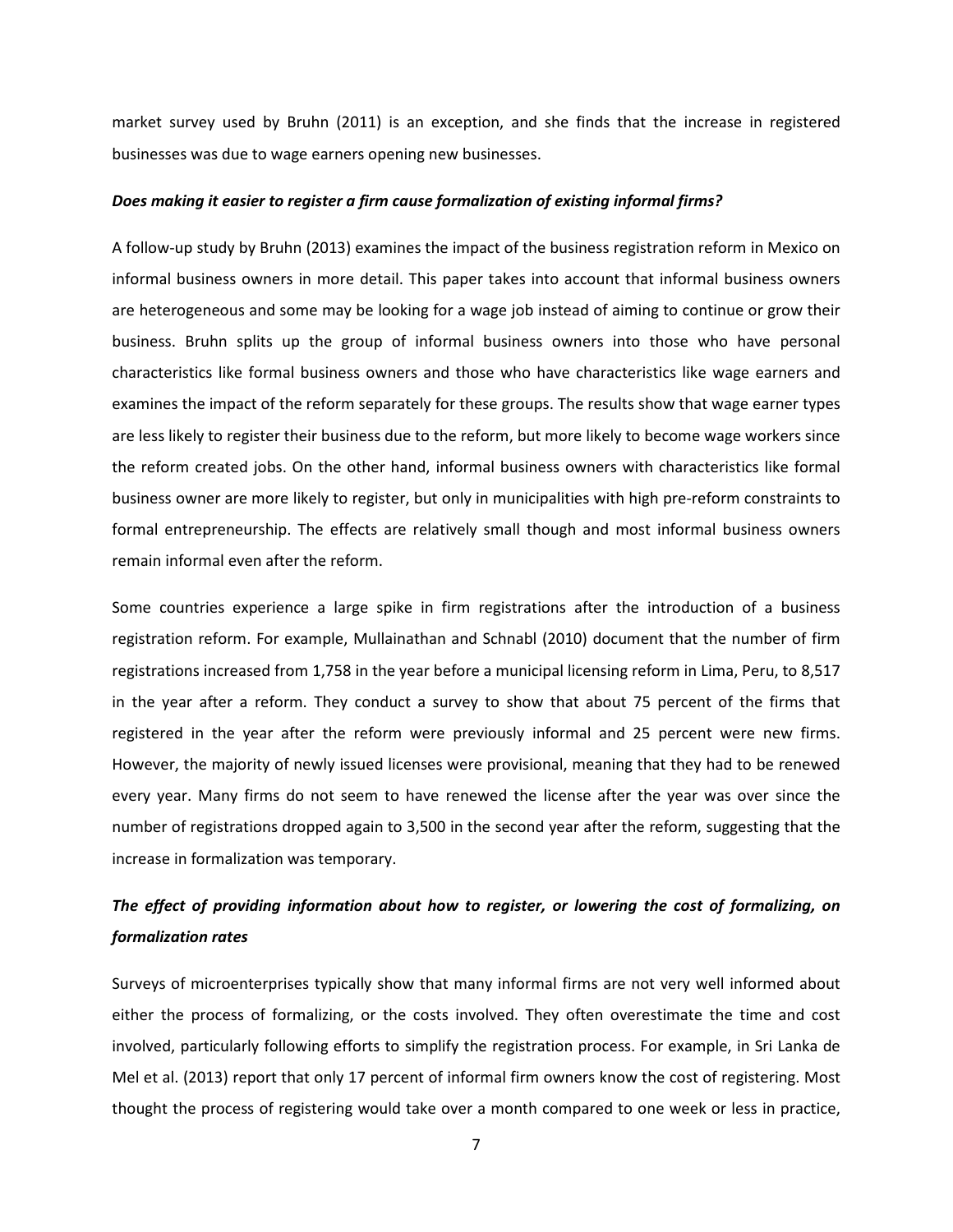and only 2 percent knew that lower incomes were not liable for business income taxes. In Bolivia, McKenzie and Sakho (2010) report that only one-third of informal owners know where the tax office is located (which is the registration location), and only 10 percent have even heard of the commerce registry.

A natural policy response to this lack of information is to try and provide information to firms about how to register, and about the possible benefits of formalizing. However, two randomized experiments which have done this have found zero resulting increase in formalization. In Belo Horizonte, Brazil, Andrade et al. (2013) gave a glossy brochure prepared by a marketing team of the State Government to 208 informal firms, and find that firms receiving this brochure were no more likely to register over the following year. In Bangladesh, de Giorgi and Rahman (2013) had field staff deliver information and brochures to 1500 informal firms, and find that fewer than 5 percent registered, with this number being no greater than control group firms not given the information.

Two randomized experiments also investigate the impact of lowering the cost of formalizing along with this information. In Sri Lanka, de Mel et al. (2013) provide information and agree to reimburse the full cost of registering for taxes (approximately US\$10) to 104 firms, with only one firm taking up the offer and formalizing. In Belo Horizonte, Brazil, Andrade et al. (2013) provide information, have the government waive all registration costs and the sanitary and inspection taxes for the first year (approximately US\$200), and provide free mandatory accounting services for the first year (approximately US\$1800). This package of information and reduced costs is offered to 255 informal firms, with again only one single firm taking up the offer. Lowering the cost of registering for taxes thus appears to have very little impact on registration of existing firms. One reason for this finding may be that the ongoing costs of being registered, including tax payments, accountant costs, and other fees, still deter firms from registering even if the process of doing so is simplified.

In many countries, the formalization process requires registration with more than one government agency, implying different ongoing costs of being registered with each agency. A municipal license is often the first license that informal firms receive, and because it typically then requires only a small annual license fee, but no sizeable local tax payments, it is less expensive for firms than registering with the national (and state) governments for business taxes. We therefore might expect to see firms being more willing to obtain this license if its cost is lowered. Evidence along these lines comes from a randomized experiment conducted by Alcázar et al. (2010) in Lima, Peru. They follow-up on a reform which had lowered the time to get a municipal license from 160 days to 1.6 days by trying to induce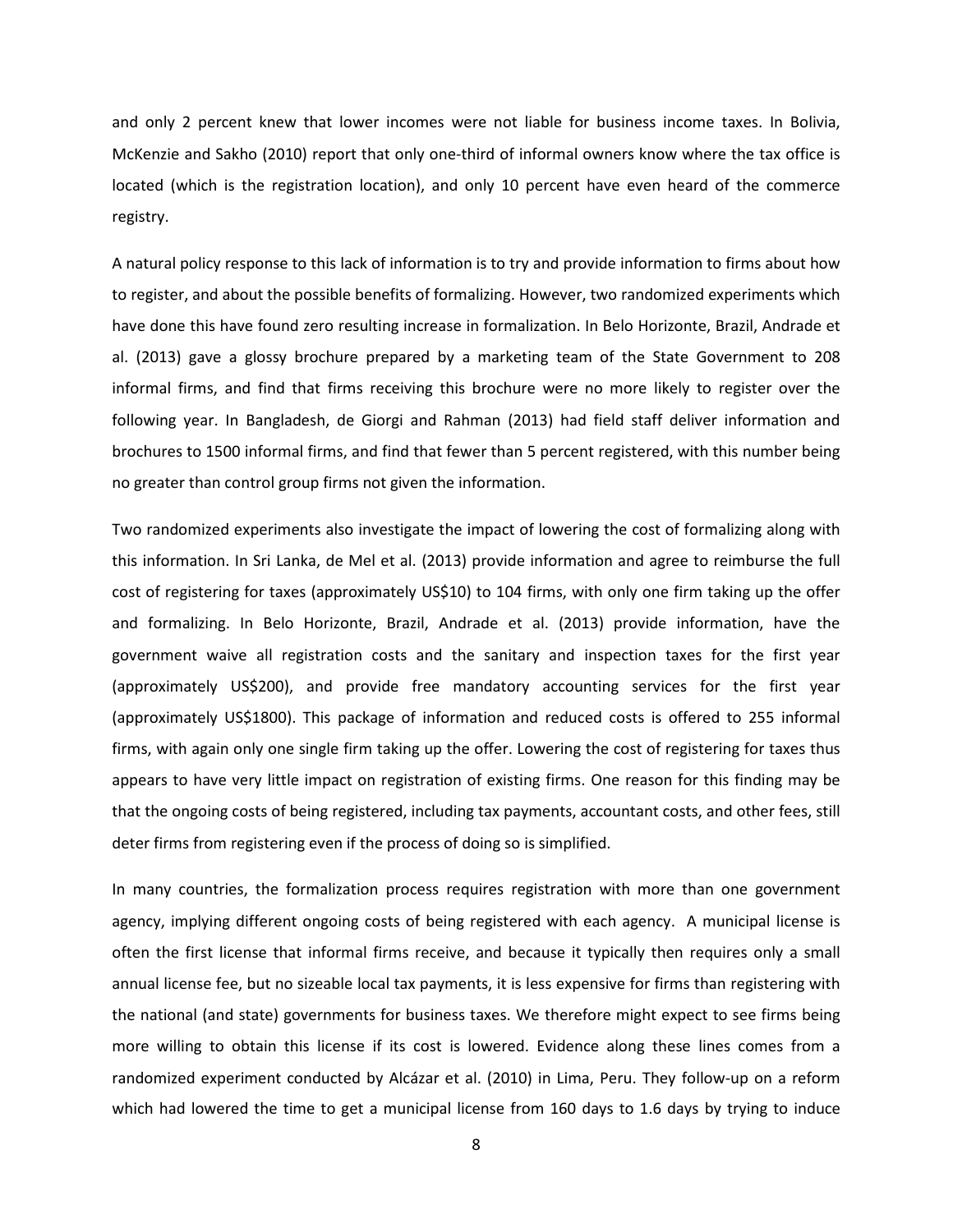firms to obtain a municipal license through offering a subsidy of between 27 and 35 percent of the cost of the license (or about US\$30) to 300 informal firms. They find that the subsidized cost offer led to approximately 10 to 12 percent of informal firms obtaining a municipal license.

#### *Does increased enforcement cause more firms to formalize?*

While policy and research attention has focused on trying to simplify the regulations facing firms, much less attention has been given to the effects of better enforcement of the regulations which are in place. A sizeable minority of informal firms report having received some form of inspection visit over the past year (most often from the municipality), but very few report having been fined in the countries where we have collected data. For example, in Sri Lanka, 43 percent of informal firms were visited by a municipal official, but only 0.8 percent paid any fines (or bribes); in Brazil, 33 percent of firms were visited by a municipal official, but only 2.1 percent had paid any fine; and in Bolivia, fewer than 2 percent of informal firms report having been fined.

The randomized experiment of Andrade et al. (2013) shows that more enforcement by inspectors can induce some informal firms to become formal. They randomly allocated 577 firms to receive inspection visits from municipal inspectors. Their results point both to the difficulties in inspecting informal firms – the inspectors were unable to locate some of these firms or talk to their owners – as well as to the potential impact on formalization – the authors estimate that between 22 and 27 percent of firms that received an inspection as a result of their intervention registered with the municipality.

A complementary approach is to put in place incentives for customers to demand firms be formal. One way to do this is a lottery tax receipt system, whereby each tax receipt is printed with a lottery number, with a drawing for monetary prizes giving customers an incentive to ask for receipts. Such a system has been used in Taiwan, China; Korea; China; and Puerto Rico. Wan (2010) compares changes in tax revenues in districts in China which introduced this reform to those which didn't, and finds the introduction of this tax receipt lottery increased sales tax revenue by 17 percent.

#### *Despite formalization policies, the majority of low scale firms in developing countries remain informal*

As noted in the motivation section, the majority of self-employed individuals and firms with only one or two workers remain informal in many developing countries, despite the decade of reforms intended to simplify business registrations. All of the studies described above which have provided information and lowered the cost of formalizing have found at most a small fraction of informal firms choose to formalize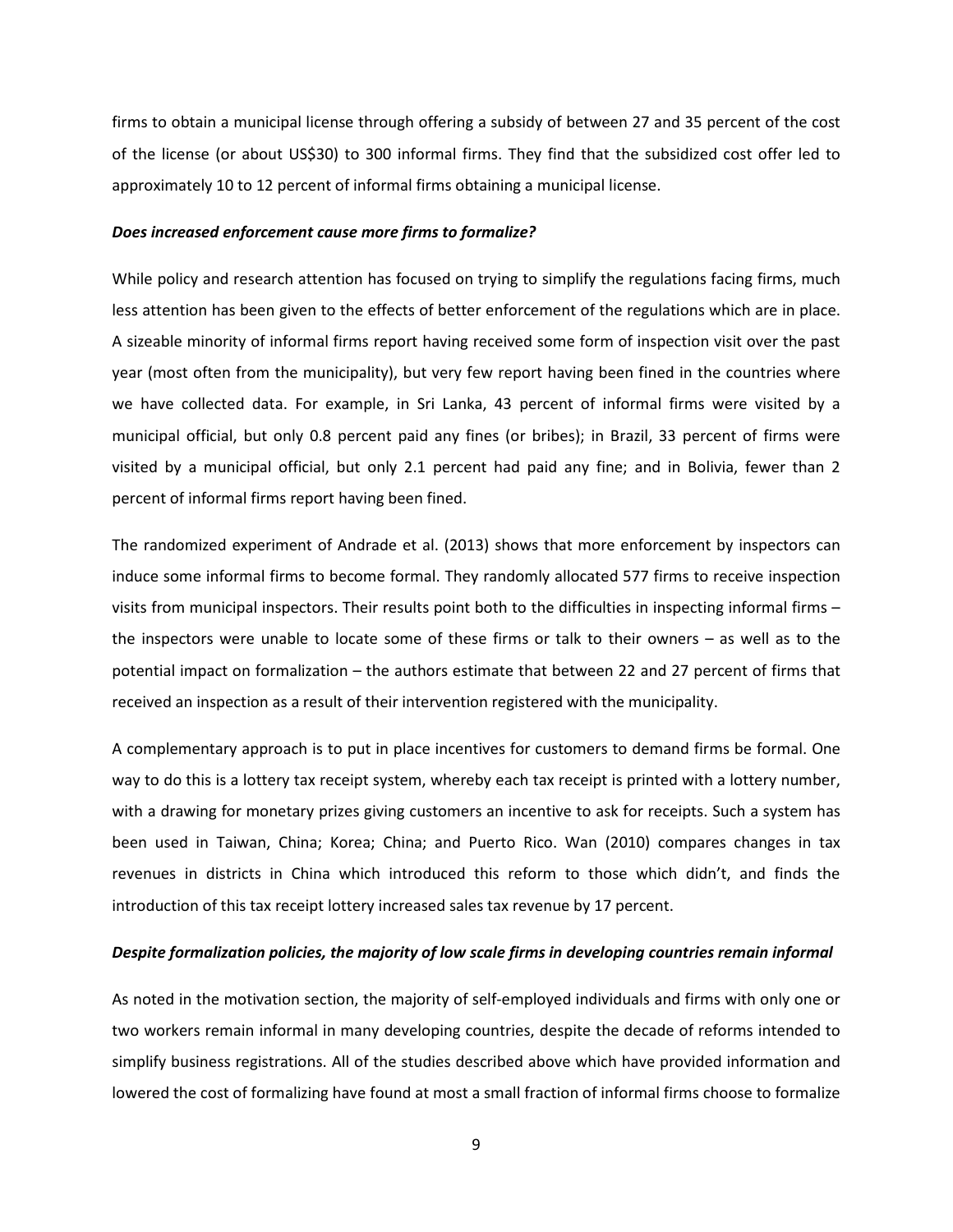when given this help to do so. This finding contrasts with the view of de Soto (1989), and suggests firms are deciding that the benefits of formalizing do not exceed the costs in many cases. An experiment in Sri Lanka provides the strongest evidence for this view, showing how more firms become formal as the benefits of doing so increase.

De Mel et al. (2013) offer informal firms different amounts of money to become formal, ranging from just enough to cover the cost of tax registration, up to 40,000 Sri Lankan Rupees (US\$350). The largest amount is equivalent to approximately two months' profits for the median firm. They find that while no additional firms register when just the cost of registering is covered, 20 percent of firms register when offered 10,000 Sri Lankan Rupees, and 47 percent when offered the maximum amount of 40,000. Combining these incentives to register with the initial registration costs and the discounted value of future tax payments facing these firms, they are able to examine how the demand for formalizing varies with the net cost of registration. We see a steep downward demand curve (Figure 1), with the proportion of firms willing to become formal dropping quickly as the cost of formality increases. We would expect firms to formalize if they view the net benefits as exceeding these costs, so another way of reading this figure is to note that fewer than 15 percent of informal firms seem to view the net benefits of being formal as being greater than zero.

De Mel et al. note that many of the firms who did not formalize when offered the maximum amount cited other barriers, such as land titling issues as a constraint (the costs of overcoming these other barriers are not included in the net cost) while others said they did not find the benefits would outweigh the costs even with this monetary incentive. We look next at what benefits being formal offers firms.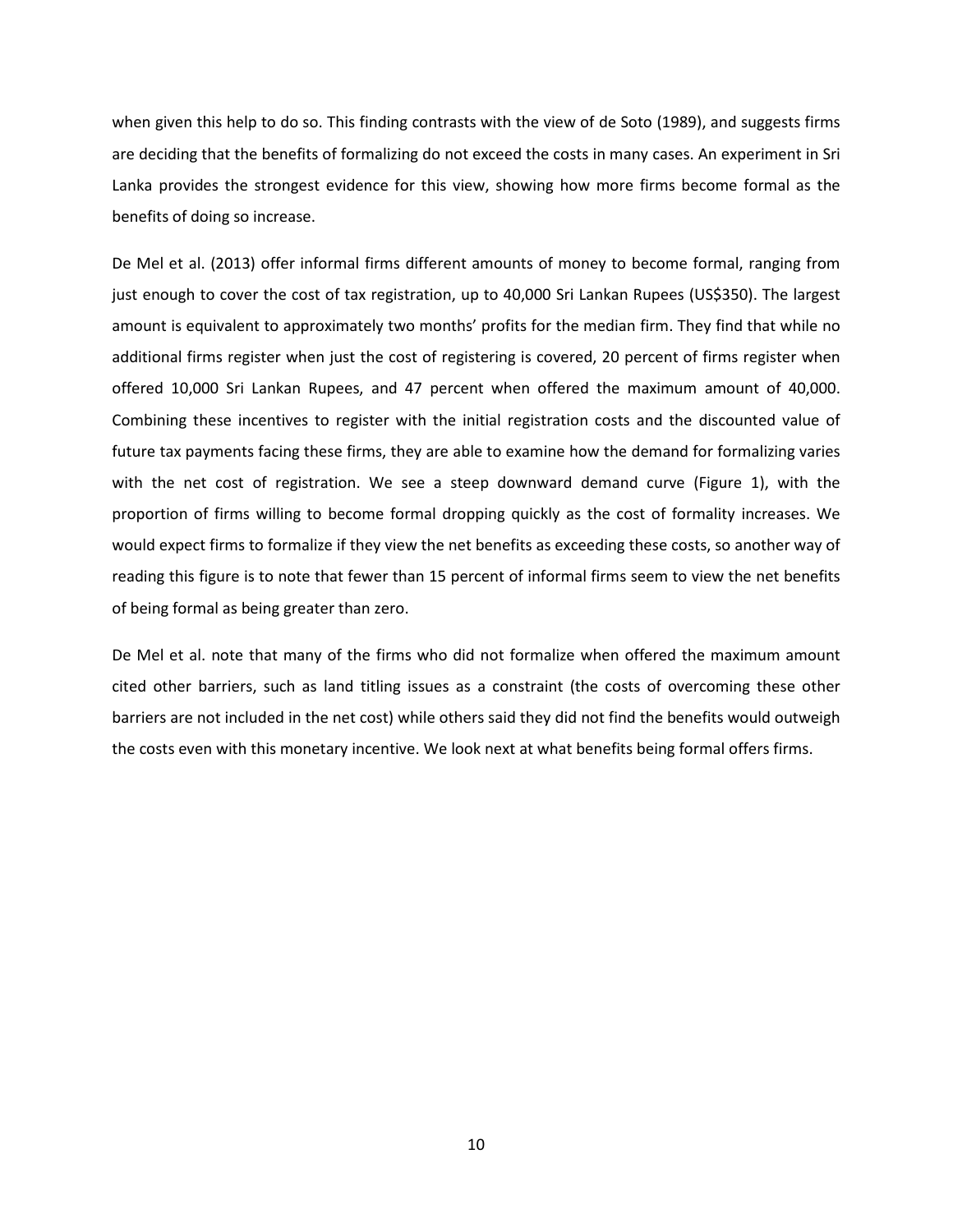**Figure 1: The Demand for Formality in Sri Lankan Firms as a Function of the Net Cost of Formalizing** 



**Source:** based on de Mel et al. (2013) Figure 3.

#### *BEING FORMAL*

Informal firms are often referred to as "operating in the shadows", afraid to market themselves widely or locate in very visible locations for fear of attracting the attention of the law. In addition, firms which do not issue tax receipts may not be able to sell to certain customers, such as the government or larger firms. As a result, one of the channels through which formalizing may help firms is through expanding their customer base.

This is the channel which has most support from different studies in the literature. In Bolivia, McKenzie and Sakho (2010) find that firms that become formal as a result of being located slightly closer to the tax office issue more tax receipts and have greater sales. In Brazil, Fajnzylber et al. (2011) find that firms that open up just after introduction of the SIMPLES program, which simplified regulation by combining different types of tax registrations and payments, are more likely to operate in a permanent location, although this could reflect a change in the types of individuals which decide to open firms after the reform, instead of a causal impact of formalizing. In Sri Lanka, firms which formalized as a result of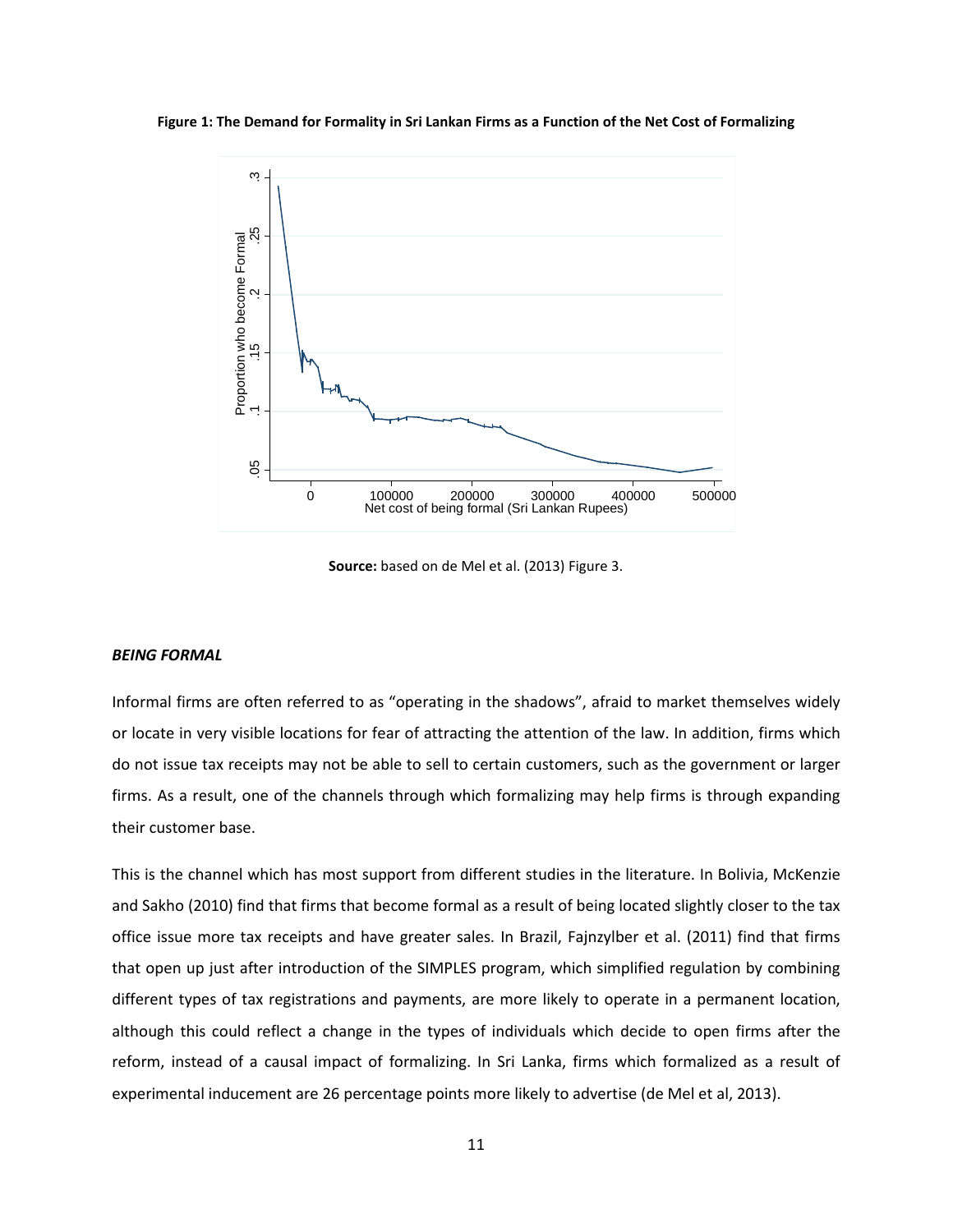Two other main channels through which formalization is often hypothesized to benefit firms are improved relationships with the financial sector and increased access to government benefits. Existing studies find no evidence of these effects. In Sri Lanka, de Mel et al. (2013) find firms which formalize are not any more likely to get a business bank account, business loan, make sales to the government, or participate in a government program. In Bolivia, McKenzie and Sakho (2010) find no impact on the likelihood of a bank loan or of sales to the government. A likely explanation is that many informal firms would not receive credit even if they did register, while those for whom registration is the only barrier preventing them from getting credit would have already chosen to become formal. The same is likely to apply to government contracting, with most small scale firms not likely to sell to the government, and those that do formalizing when this need arises.

Consistent with the viewpoint that most firms are rationally choosing whether to formalize or not on the basis of comparing the expected benefits of becoming formal to the costs of doing so, studies have found that the informal firms who have been induced to become formal by subsidized costs have experienced little benefit on average from doing so. Alcázar et al. (2010) find no significant impact of obtaining a municipal license in Lima on firm profits or revenues. McKenzie and Sakho (2010) find that firms who would formalize if they were slightly closer to the tax registration office would appear to increase profits by doing so, but that the average informal firm would not. De Mel et al. (2013) do find a significant increase in average profitability, but show that this average increase is being driven by a handful of firms growing substantially after formalization, while most firms show no improvement.

#### **Limitations and Gaps**

The past five years have seen a number of innovative experimental studies measuring the impacts of policy efforts to increase formality, along with several relatively rigorous non-experimental studies. However, a number of limitations and gaps remain:

- The existing research comes from only a few countries, concentrated in Latin America and Southeast Asia, making it unclear the extent to which the findings would generalize to regions like Africa, the Middle East, and Eastern Europe where little evidence is currently available.
- Existing research has largely focused on the registration and tax regulations facing small-scale enterprises, with little work on the importance of other regulatory barriers for firm growth. Both the de Mel et al. (2013) and Alcázar et al. (2010) experimental studies note that land zoning and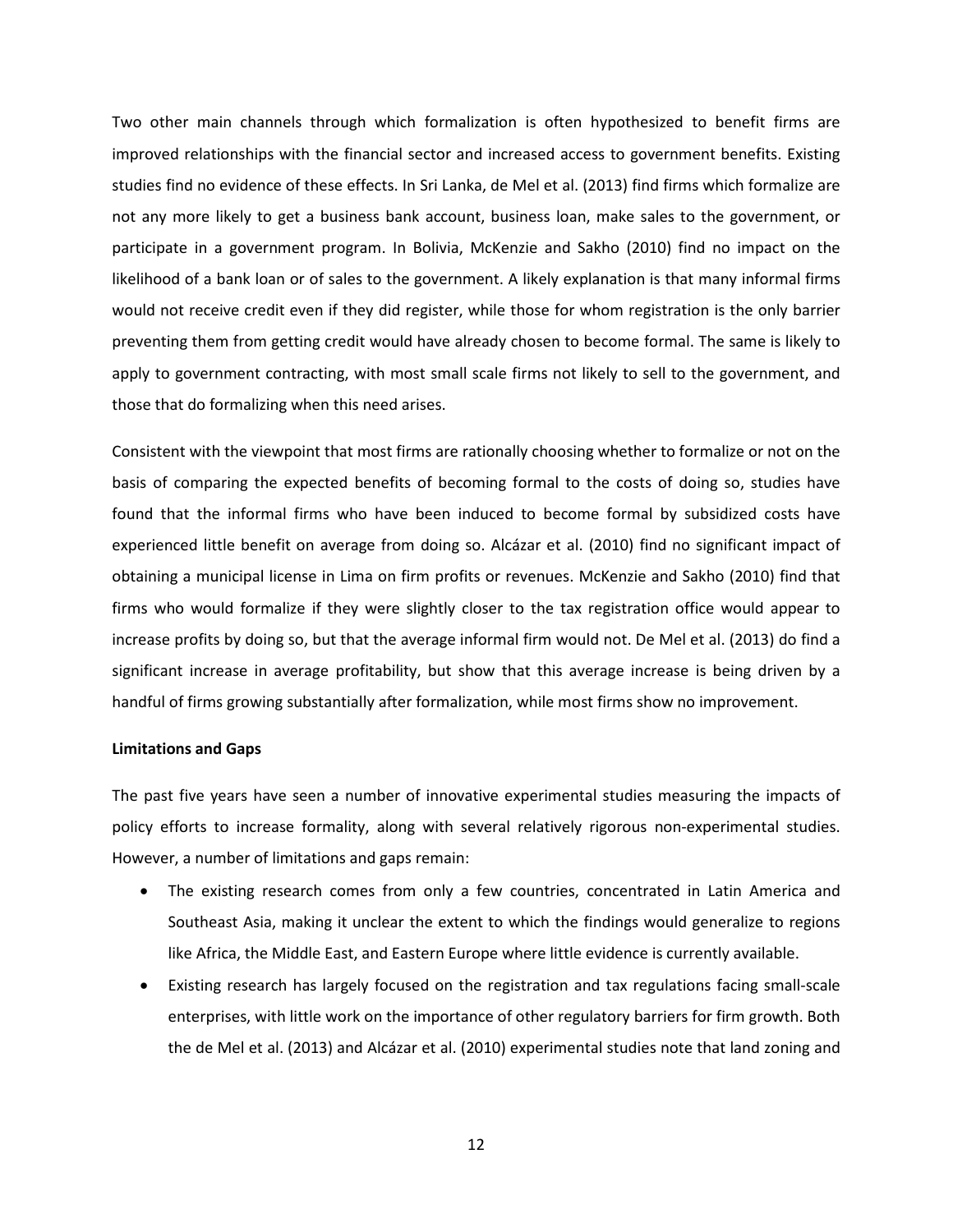titling regulations were key barriers which appeared to prevent firms formalizing, and more work on the impacts of policy efforts to improve these types of regulations is needed.

- There is a need for better measurement of both the regulations facing small-scale enterprises, and of their interactions with these regulations. For example, the *Doing Business* project has attempted to measure key regulatory burdens facing businesses around the world, but focuses on limited liability companies and not small-scale enterprises. The ease of starting a business measure considers a company with start-up capital of 10 times per capita income, turnover of at least 100 times per capita income, and between 10 and 50 employees (World Bank, 2013), and may not reflect the regulations facing small businesses. Few countries have data on the characteristics of firms registering and whether they are new or existing firms.
- Existing research has largely focused on the private costs and benefits of formalizing for informal firms. Two key public policy rationales for formalization require more research. The first is the claim that informality leads to inefficient resource allocation, since informal firms who do not pay taxes can compete away customers from more efficient tax-paying formal firms. The second is the view that formalization is socially optimal since it increases government revenues and a culture of respect for the rule of law.

#### **Summary and Policy Advice**

Efforts to dramatically lower the cost of registration and simplify the registration process have still left most small scale enterprises operating informally in many developing countries. While these firms would gain some benefits from formalizing in terms of being able to advertise more and issue tax receipts, they typically view these benefits as less than the costs of becoming formal and the ongoing taxes they must pay for being formal. Existing evidence suggests most of these firms are making what is a privately optimal decision, and so the policy rationale for trying to bring small scale informal firms into the formal sector should not rely on the belief that doing so will bring benefits to these firms. This does not mean that there is no cost to inefficient and costly regulations – making firm owners spend extra time and hassle in registering their firms is usually a pure social cost, and so efforts to simplify regulations will benefit those who choose to go through this process.

A key issue for policymakers is then whether there is a public rationale for attempting to formalize small-scale firms. There are several compelling reasons to try and bring larger and more profitable informal firms into the formal system. First, the need of most developing countries to widen the tax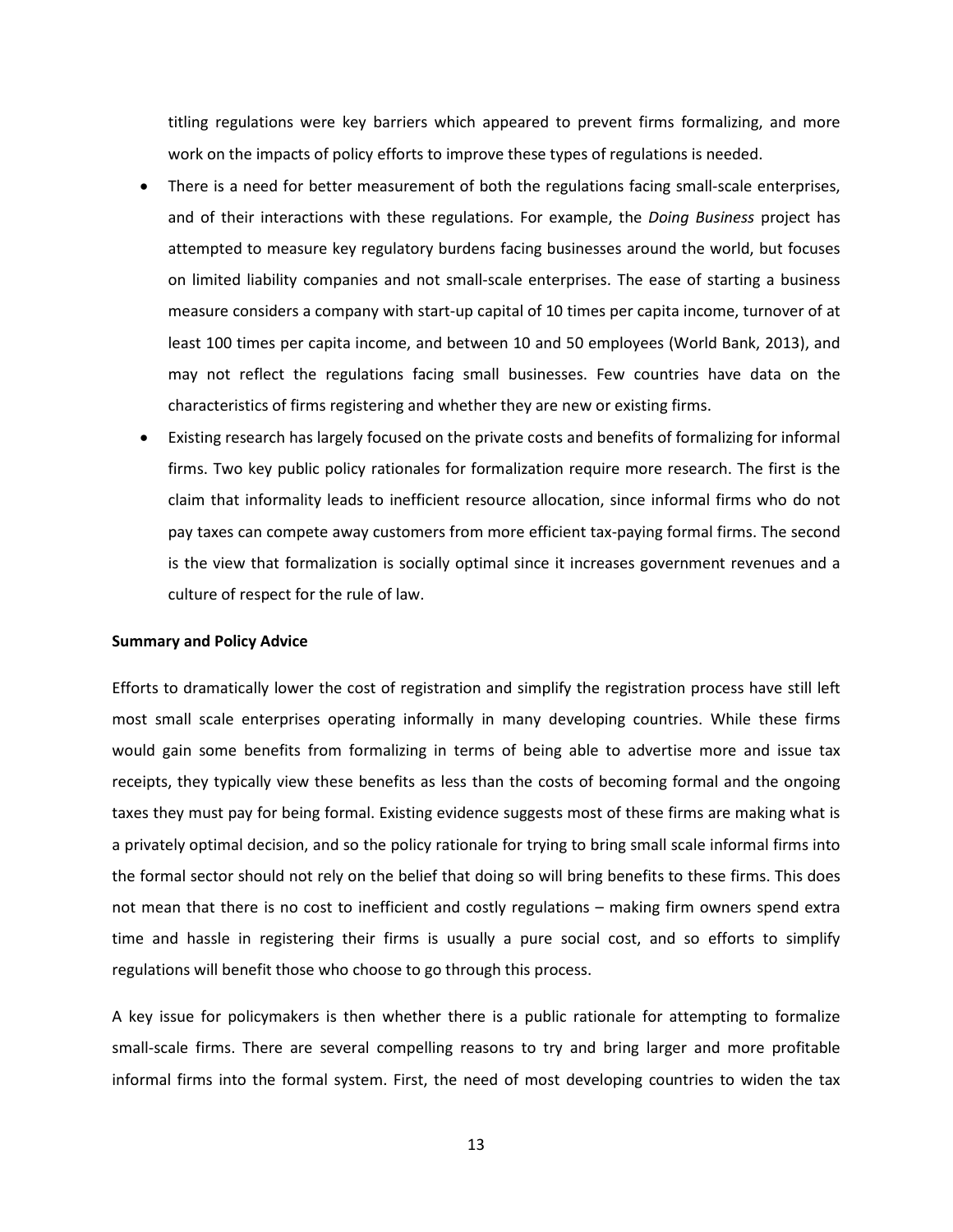base is likely to include a public rationale for collecting taxes from relatively well-off owners of informal firms, and for the revenue collected from them to justify the costs of formalizing them. Indeed, Andrade et al. (2013) suggest that inspecting informal firms earning an average of \$1000 a month in profits in Brazil would formalize more than enough firms to pay for the costs of such enforcement. Secondly, these larger and more successful informal firms are more likely to be the ones competing with formal firms for customers, and so ensuring that such firms also become formal may cut back on unfair competition that prevents more efficient formal firms from growing faster. The challenge is then how to encourage formalization of such firms. Based on the evidence reviewed here, lowering the cost and complexity of registration seems a necessary, but not sufficient, step. Policymakers also need to increase enforcement of the simplified rules, and perhaps experiment with innovative approaches to encourage suppliers or customers to demand formality. One such example being tried in several countries is to link each tax receipt number to a lottery, so that customers have an incentive to demand a tax receipt on each transaction.

What about subsistence enterprises? Existing evidence seems to suggest that such firms see no benefits from formalizing, and would typically contribute very little to taxes if they did formalize. They may still compete with larger firms, but in the absence of other job opportunities for these individuals, the government may prefer to leave them alone rather than have them close down. The only remaining public rationale for trying to bring them into the formal sector is that the presence of so many informal firms may send a message to the public that obeying the law is optional, and also dissuade more prosperous informal firms from formalizing. This "broken-windows" theory of crime has some evidence to support it in developed countries (Keizer et al, 2008), but we are unaware of any such studies or efforts applied to informality in developing countries. An alternative approach used in some countries is to write the law in a way which does not require such firms with income below some threshold to register, making them in compliance with the law. But unless such a threshold is set very high, there are still likely to be many firms above the threshold who choose not to register.

Finally, given the limited existing evidence base and examples of policies not having their intended effects, policymakers attempting to innovate in this area would be well-served to build in rigorous impact evaluations, in order to measure whether any new efforts are achieving their desired goals. In addition to regulatory policy changes, this should include evaluating the effects of other government policy choices which seek to change the relative costs and benefits of being formal, such as credit and labor market policies.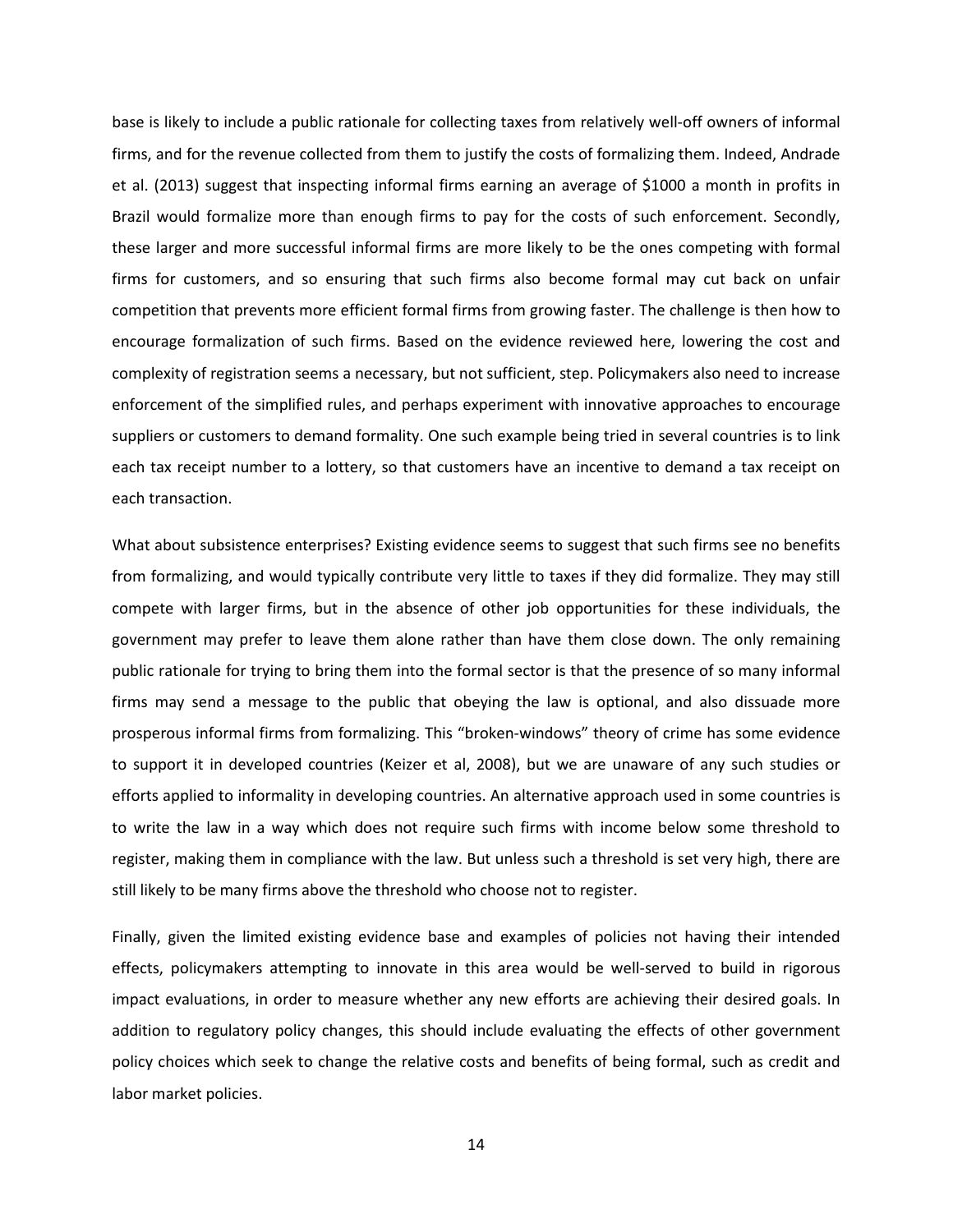#### **Reference List**

Alcázar, L., Andrade, R., Jaramillo, M. (2010): "Panel/tracer study on the impact of business facilitation processes on enterprises and identification of priorities for future business enabling environment projects in Lima, Peru – Report 5: impact evaluation after the third round", Report to the International Finance Corporation, Mimeo.

Andrade, G. H., Bruhn, M., McKenzie, D. (2013): "A helping hand or the long arm of the law? Experimental evidence on what governments can do to formalize firms", *World Bank Policy Research Working Paper* no. 6435.

Bruhn, M. (2011): "License to sell: the effect of business registration reform on entrepreneurial activity in Mexico" *Review of Economics and Statistics*, 93(1): 382-86.

Bruhn, M. (2013): "A Tale of Two Species: Revisiting the Effect of Registration Reform on Informal Business Owners in Mexico" *Journal of Development Economics* 103: 275-83.

Bruhn, M., McKenzie, D. (2013): ""Using Administrative Data to Evaluate Municipal Reforms: An Evaluation of the Impact of Minas Fácil Expresso" *World Bank Policy Research Working Paper* no. 6358

Cárdenas, Mauricio, and Sandra Rozo (2007): "La informalidad empresarial y sus consecuencias: ¿Son los CAE una solución?" Documento de Trabajo 38, Fedesarrollo, Bogota, Colombia.

De Giorgi, G., Rahman, R. (2013): "SME's Registration: Evidence from an RCT in Bangladesh", Mimeographed. Stanford University and World Bank.

De Mel, S., McKenzie, D., Woodruff , C. (2013): "The demand for, and consequences of, formalization among informal firms in Sri Lanka", *American Economic Journal: Applied Economics* 5(2): 122-50

De Mel, S., McKenzie, D., Woodruff , C. (2010): "Who are the Microenterprise Owners?: Evidence from Sri Lanka on Tokman v. de Soto", pp.63-87 in J.Lerner and A. Schoar (eds.) *International Differences in Entrepreneurship*, National Bureau of Economic Research: Boston, MA.

De Soto, H. (1989): *The Other Path*, New York: Harper and Row Publishers.

Farrell, D. (2004): "The hidden dangers of the informal economy." *The McKinsey Quarterly* (Number 3). [http://www.mckinseyquarterly.com/article\\_page.aspx?ar=1448&L2=7&L3=10&srid=6&gp=1](http://www.mckinseyquarterly.com/article_page.aspx?ar=1448&L2=7&L3=10&srid=6&gp=1)